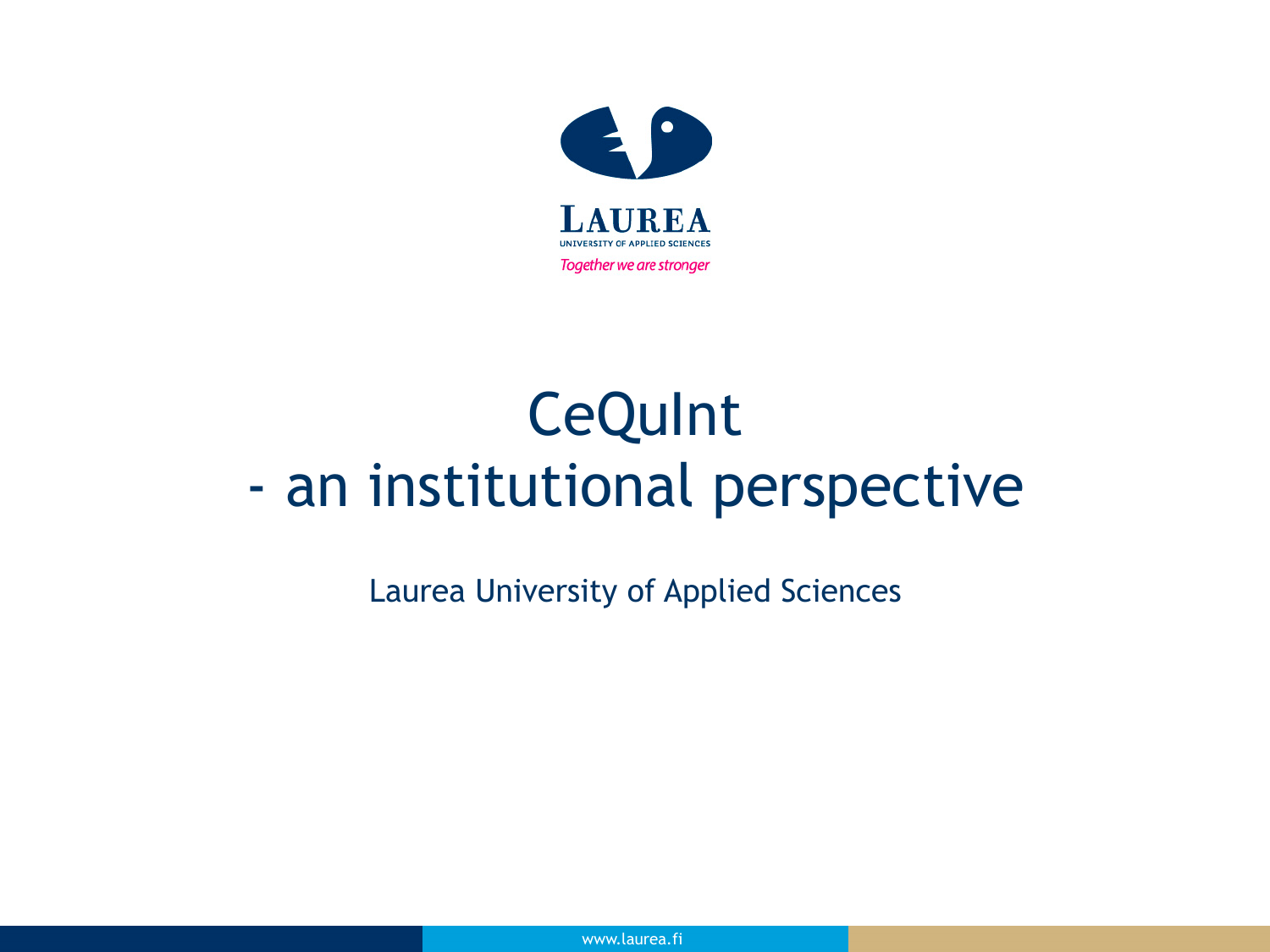

## Laurea University of Applied Sciences

- Operating area the Greater Helsinki Metropolitan Area
	- ► 7 campuses in 6 cities
- ► 16 Bachelor's Degree Programmes and 12 Master's Degree Programmes in three fields of study
	- ▶ 8 programmes fully in English
- ► 7700 students, 550 staff members
	- ► 700 intl. degree seeking students, 280 exchange students
- **Pedagogical model Learning by Developing**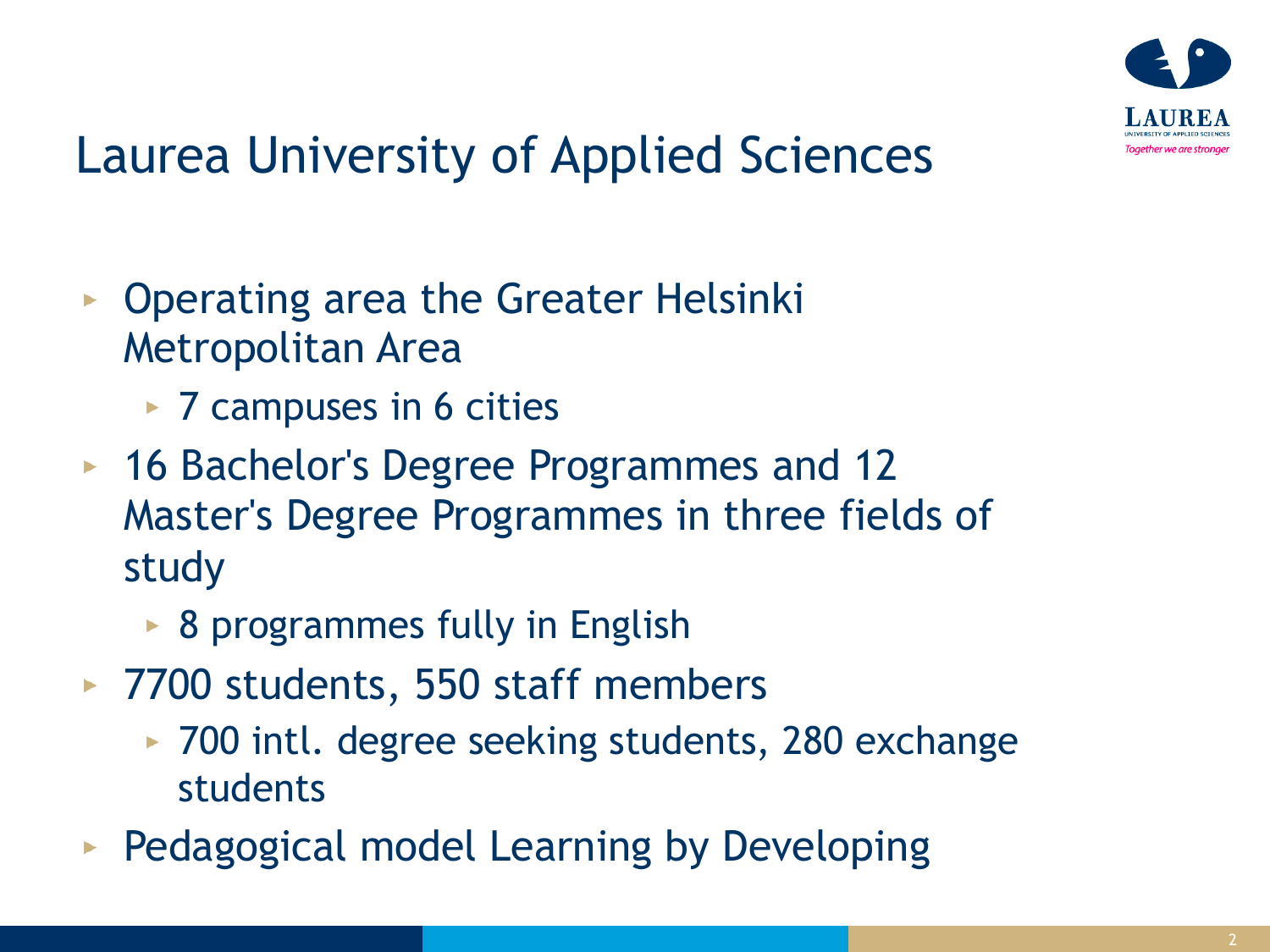

## Internationalisation at Laurea

**Studies** 

- $\triangleright$  Studies that enhance internationalisation competence need to be included in the personal curriculum of every student
	- $\triangleright$  Be it exchange abroad, studies or projects at home, tutoring etc.
- $\triangleright$  Aim is that students will acquire skills that are competitive both in Finland and overseas while studying at Laurea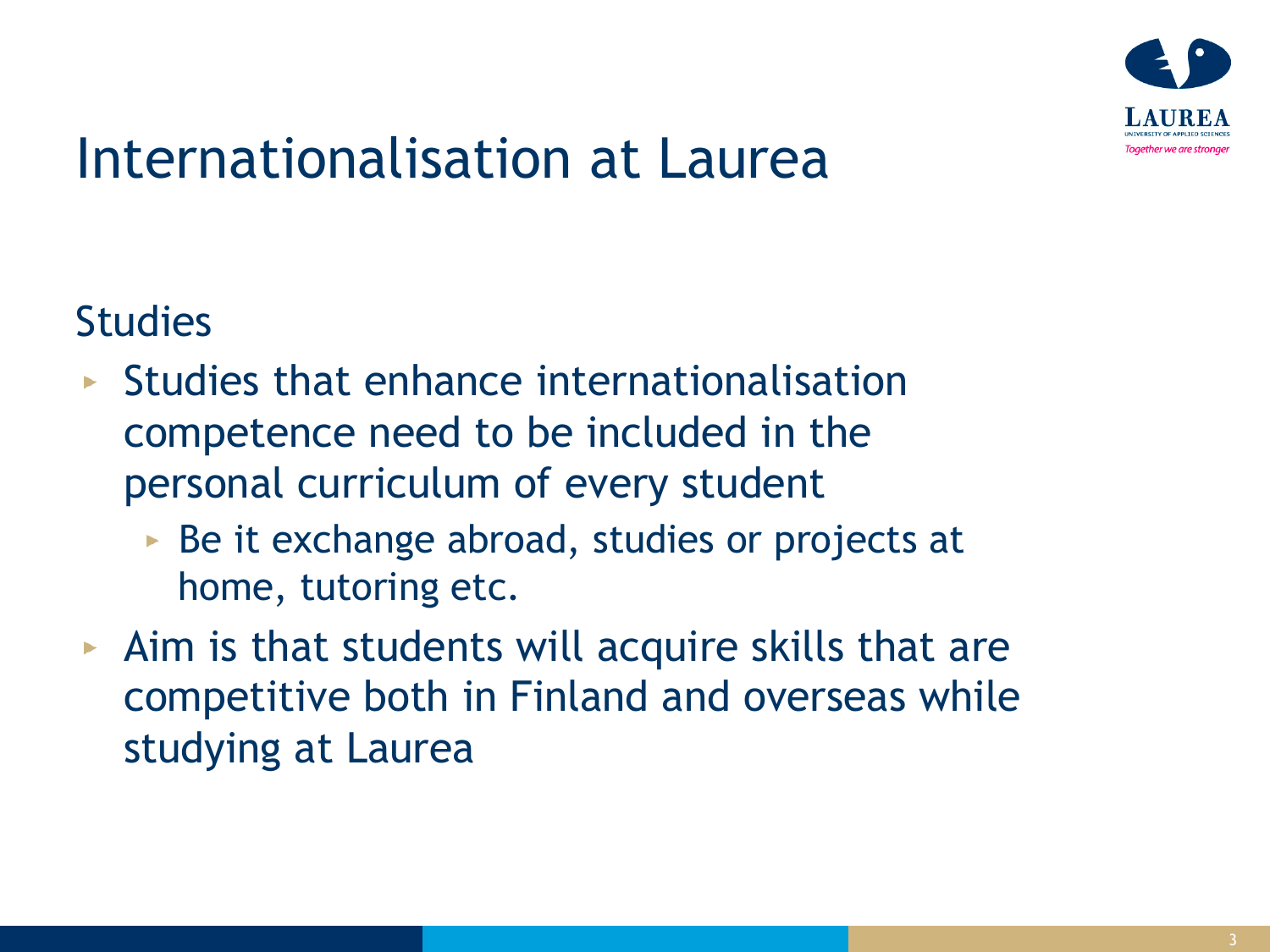#### **Staff**

- International activities should be included in everyone's personal development plans
- **Development of international competence is** supported by exchange programs and offering training in English language and cultural competence

#### RDI

- **Laurea seeks a major increase in international** RDI-financing
- Aiming to become an active partner in a high ambition-level academic network per each of the strategic focus areas.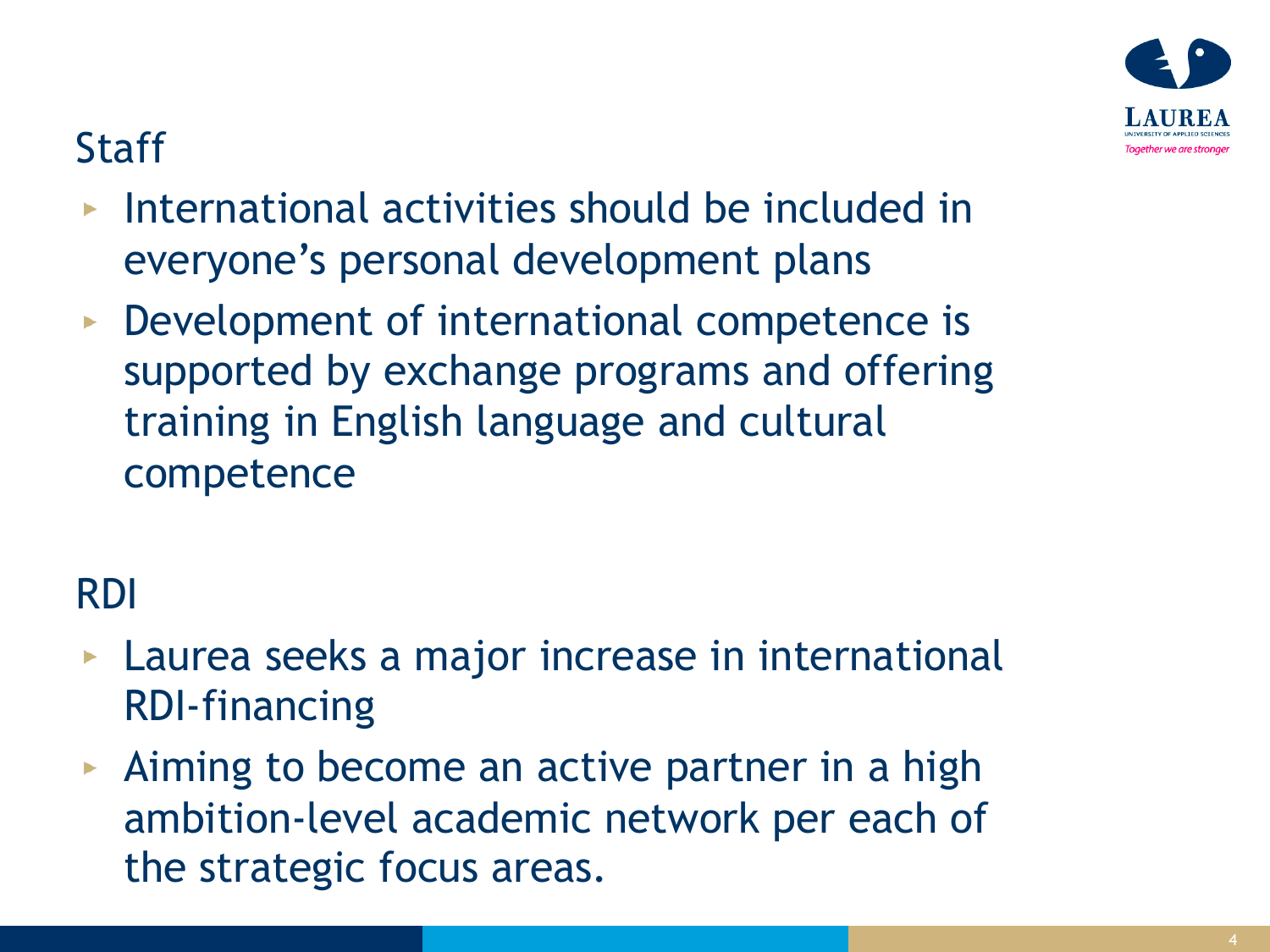

# Self-evaluation

- A very useful exercise as such!
- Started in Nov.  $-13$ , President appointed a group
	- **Responsible persons Director of Intl. Affairs and Quality** Manager
	- **Process and drafts discussed in a working group with** representatives from campuses and QM, RDI
- ► Based on Laurean strategy, Strategy implementation plan, Internationalisation strategy 2012-2015 and its action plans etc. – a lot of material existed
- $\triangleright$  The structure of the report partly tricky
- ▶ Concluding analysis some results were already known, but also new ones emerged already at this point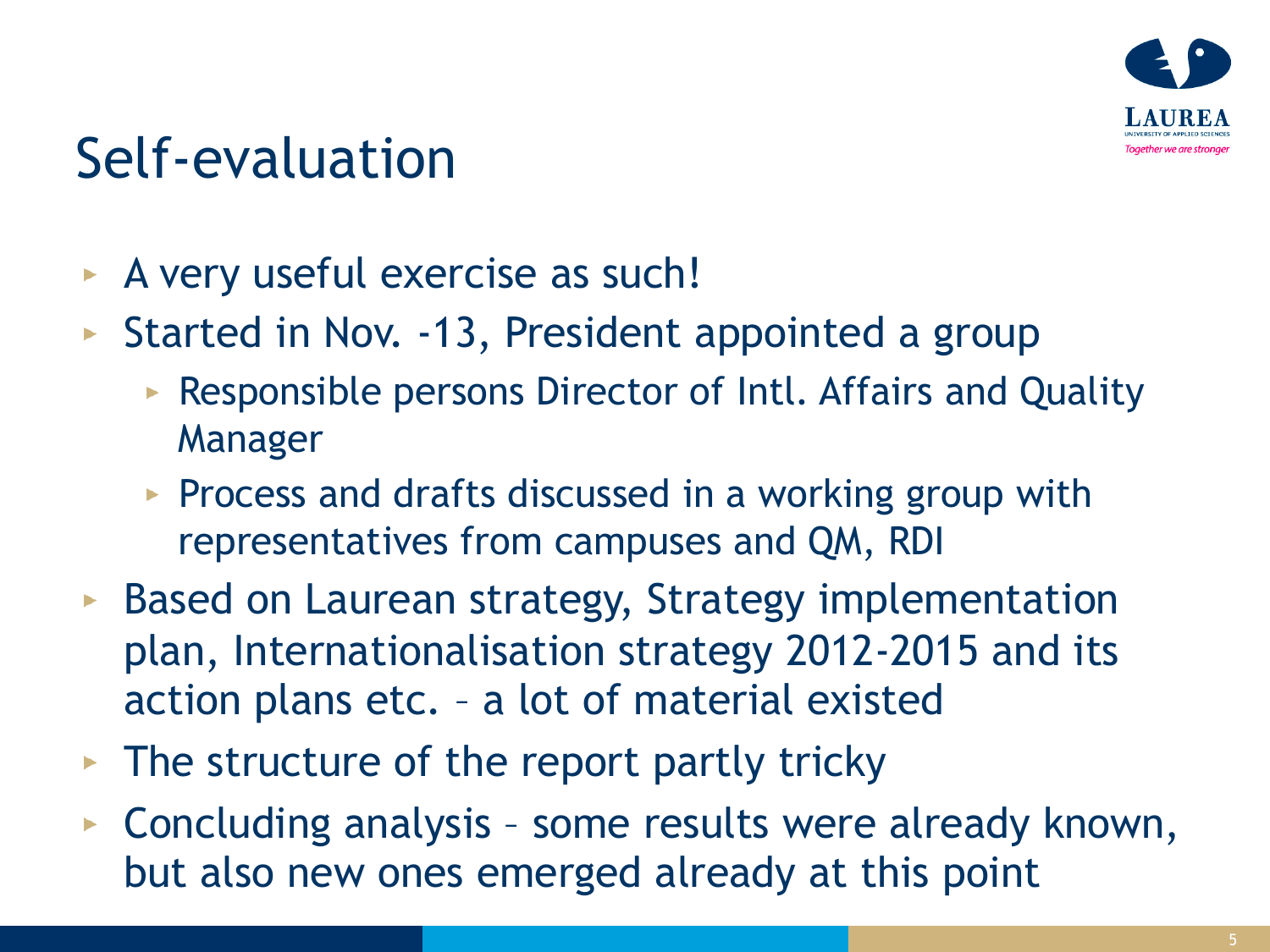

# Site visit experience

- Site visit took place 26.3.2014
	- ► Clear instructions about the programme and interviewees from the panel
- **Laurea staff and students were easy to recruit,** external stakeholders more difficult to get involved
- $\triangleright$  No special preparation of interviewees
	- The self-evaluation report was sent beforehand
- The panel members were real experts, a good learning experience to follow their questions
- $\triangleright$  The topics emphasised were partly surprising but thought provoking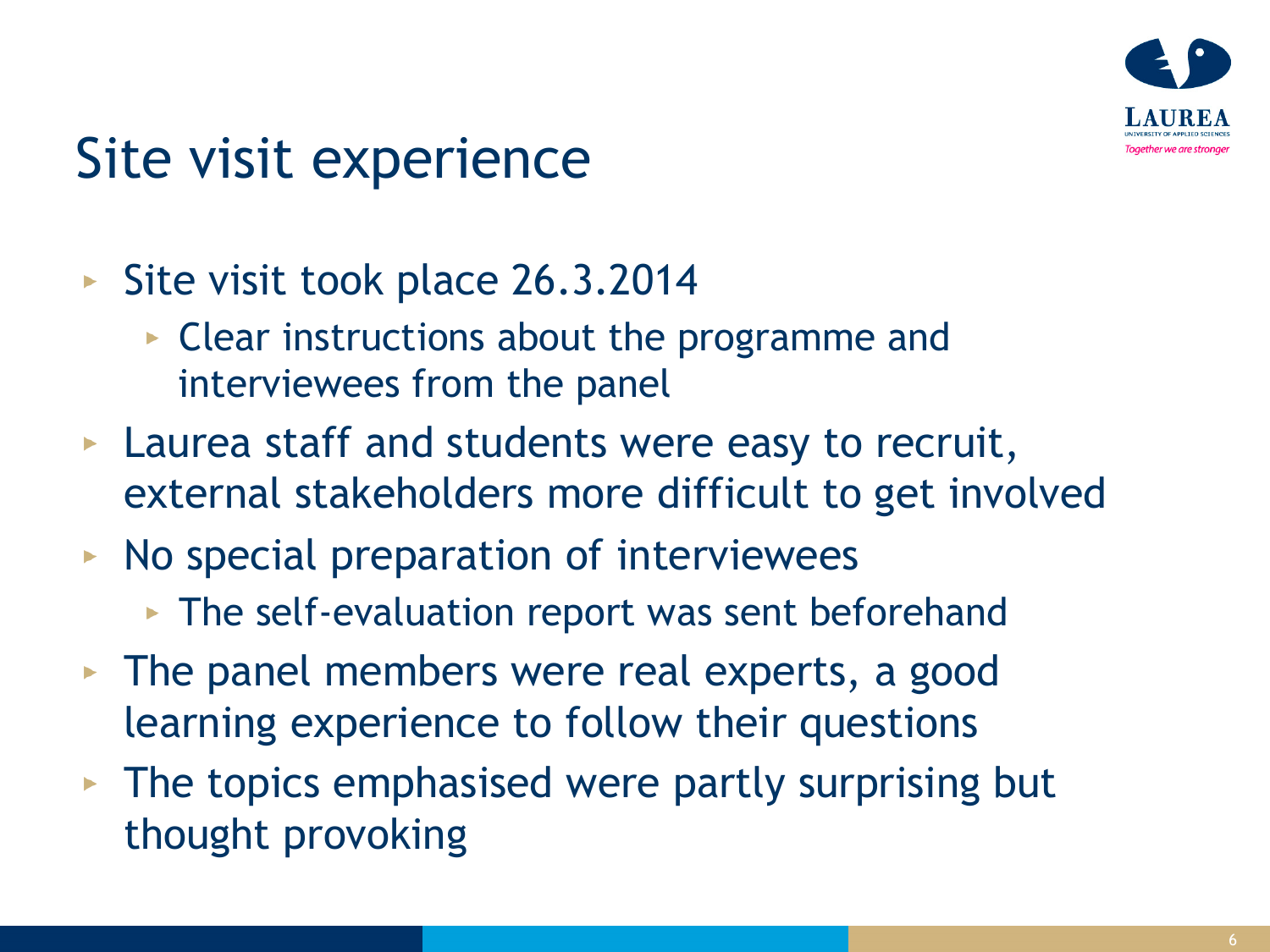

### Feedback included in the assessment report

Intended internationalisation

- Internationalisation goals explicitly and extensively documented and shared by most stakeholders
- More focus on the importance of international /  $\blacktriangleright$ intercultural learning outcomes for graduates
- Objectives could be expressed more in relative rather  $\blacktriangleright$ than in absolute terms and some more qualitative objectives could be included
- Better streamlining between the actions of the units  $\blacktriangleright$ and those at the central level and looking into ways to link different improvement measures to each other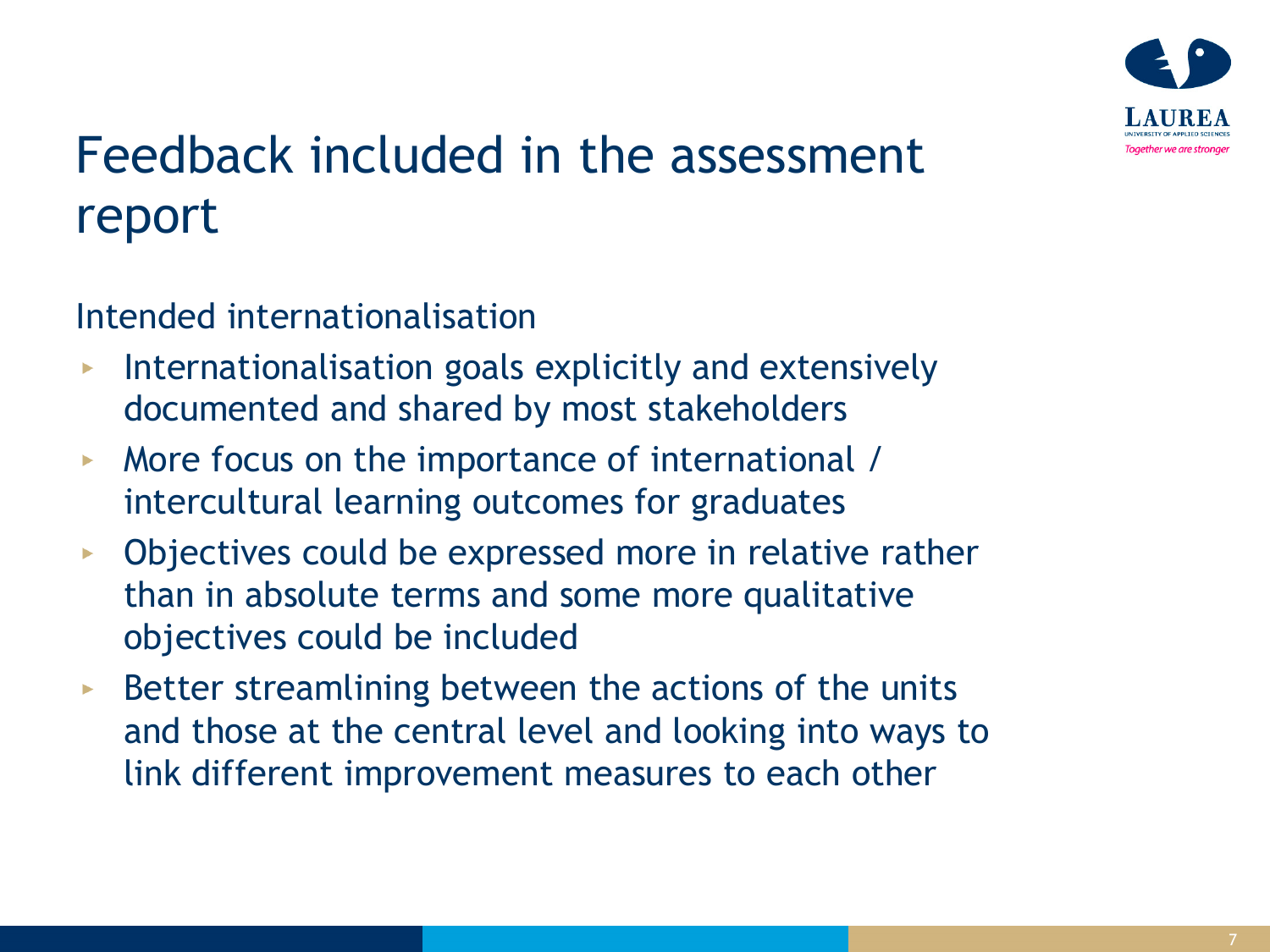

#### Action plans

• The comprehensive action plans based on the four strategic dimensions and the LbD-model comprising teaching, learning and research as well as students and staff can be regarded as a good practice example

Implementation

- A well-developed and comprehensive set of information systems and feedback practises regarding internationalisation
- ► Can clearly demonstrate to what extent it has achieved its targets over the years and what are the practices that enhance the analysis of gaps
- More qualitative elements in the indicators  $\blacktriangleright$  .
- More interactive platforms for the creation of  $\blacktriangleright$ knowledge about experiences of internationalisation
- A more integrated management information system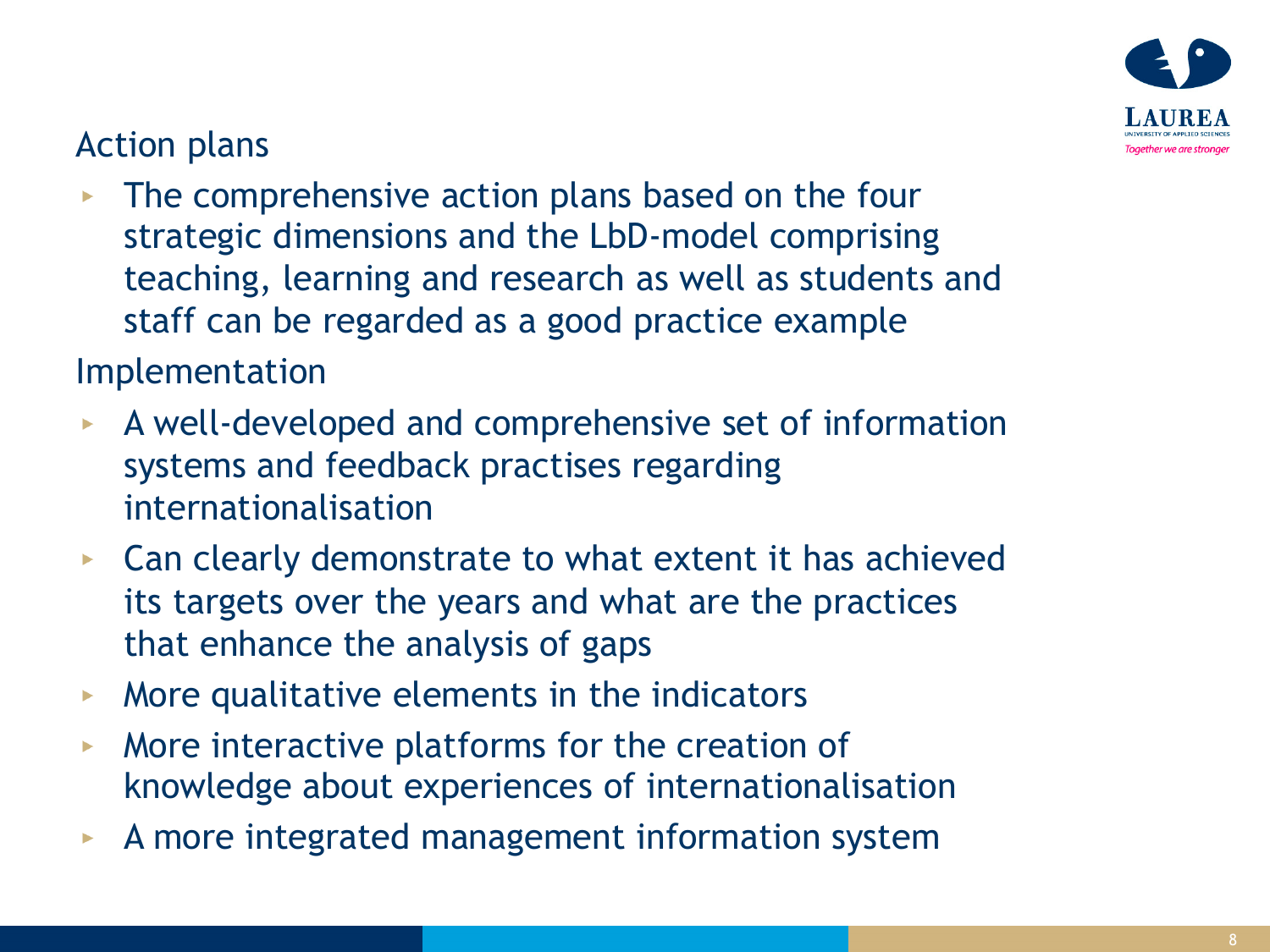#### Enhancement



- Internal quality assurance system consistently covers all internationalisation dimensions and activities, international approaches are used for quality assurance and enhancement activities
- $\triangleright$  The voluntary benchmarking exercises have had a very positive effect, the institution has made use of the results for further development activities

#### Governance

- Responsibilities regarding internationalisation activities are clearly defined and allocated to the right management levels
- Organisational structure, decision-making processes and  $\blacktriangleright$ leadership support the realisation of the internationalisation goals and action plans, prompt reacting to input from outside
- Responsiveness to internal input and regional demands  $\blacktriangleright$ should be enhanced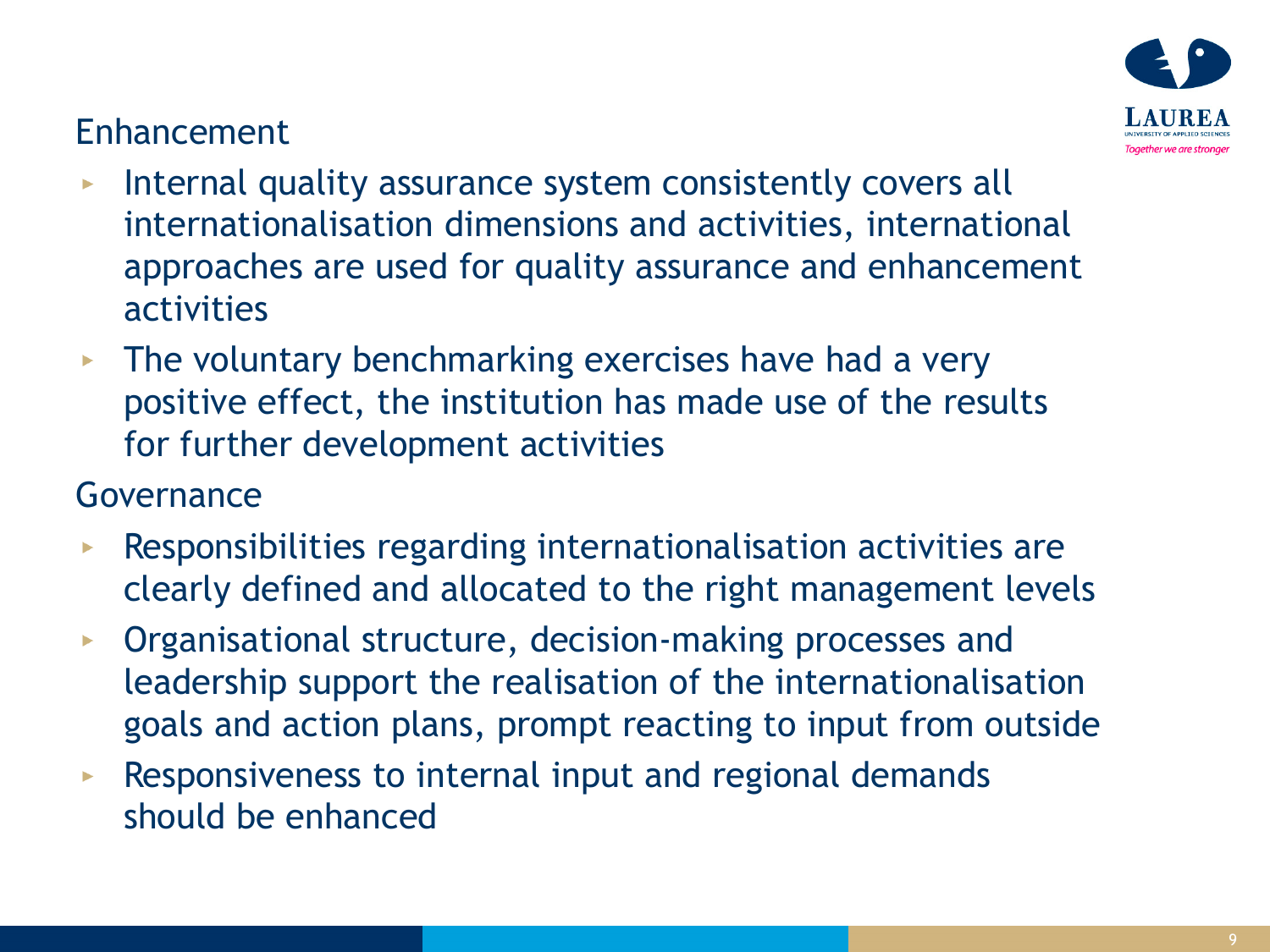

# What has happened since?

- A new strategy for Laurea is being made in spring 2015,  $\blacktriangleright$ internal (students and staff) and external stakeholders are strongly involved in the process
- Action plans of different units use the same template  $\blacktriangleright$ and are available to everybody since this year
- More emphasis on international learning outcomes in  $\blacktriangleright$ curriculum development
- Possibilities for sharing international experiences  $\blacktriangleright$ developed